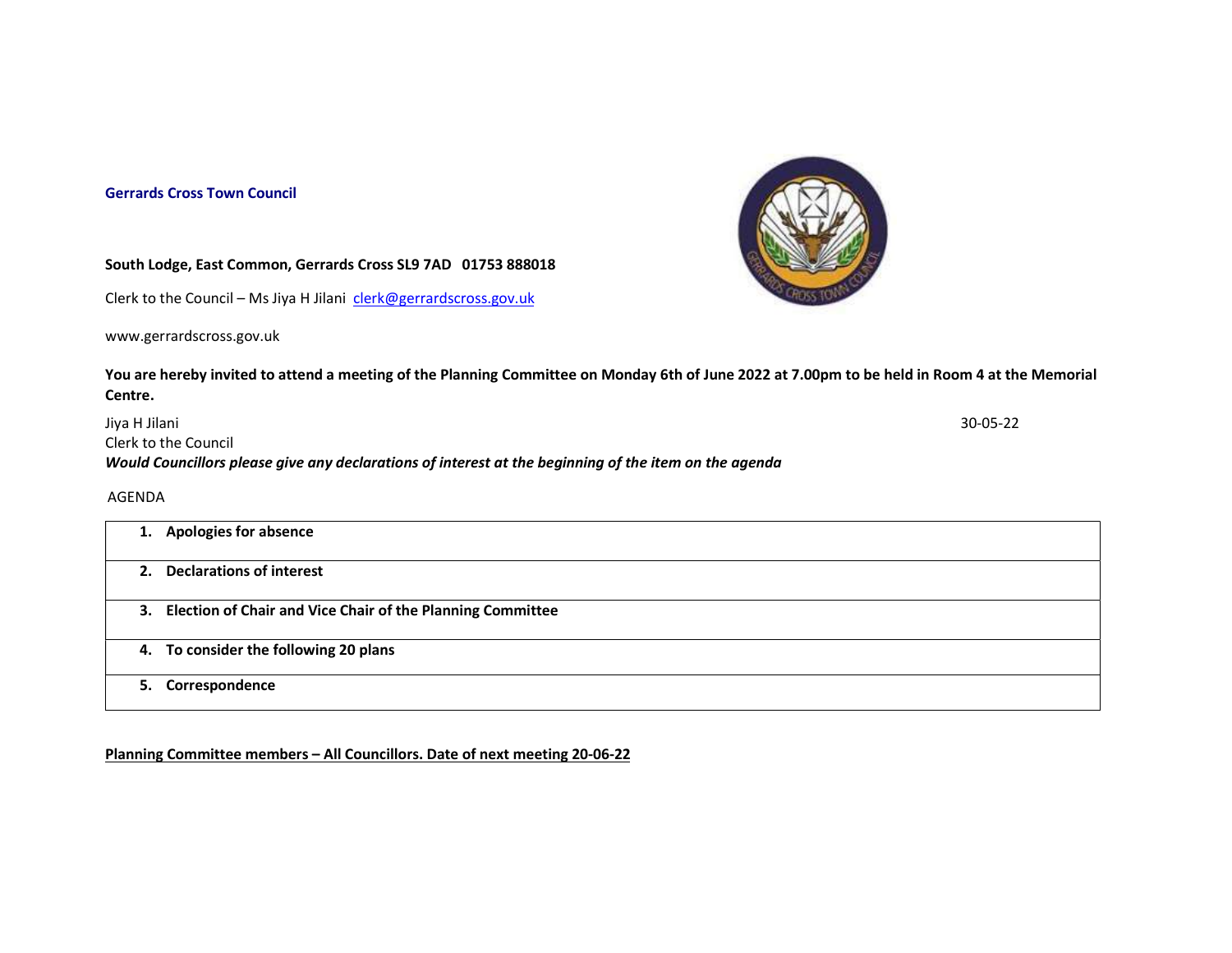| <b>Agenda 06-06-22</b><br>Application No. |                            |                                                                                |                                                                                                                                                                     |
|-------------------------------------------|----------------------------|--------------------------------------------------------------------------------|---------------------------------------------------------------------------------------------------------------------------------------------------------------------|
|                                           | Applicant                  | Site                                                                           | Proposal                                                                                                                                                            |
| 1/<br>PL/22/1283/VRC                      | Mr Lakhwinder Singh Nandha | 40 Birchdale, Gerrards<br>Cross, Buckinghamshire,<br><b>SL9 7JB</b>            | Variation of condition 12 of planning permission PL/21/0698/FA<br>(Demolition of existing dwelling and erection of detached dwelling)<br>to allow changes to design |
| 2/<br>PL/22/1351/FA                       | Mr & Mrs T Hutton          | Woodmount, 9 Hillcrest<br>Waye, Gerrards Cross,<br>Buckinghamshire, SL9 8DN    | Conversion of existing garage to living space and erection of a new<br>attached garage. Provision of roof lights to ground floor pitched roof<br>on side elevation  |
| 3/<br>PL/22/1352/FA                       | Mr & Mrs T Hutton          | Woodmount, 9 Hillcrest<br>Waye, Gerrards Cross,<br>Buckinghamshire, SL9 8DN    | Single storey rear extension incorporating a roof light                                                                                                             |
| 4/<br>PL/22/1365/FA                       | Mr & Mrs S Myers           | 26 East Common, Gerrards<br>Cross, Buckinghamshire,<br>SL9 7AF                 | Erection of outbuilding to the rear of the garden                                                                                                                   |
| 5/<br>PL/22/1469/TP                       | Ms Laura Archilletti       | Far End, 15 Hill Waye,<br>Gerrards Cross,<br>Buckinghamshire, SL9 8BJ          | Oak-fell (SBDC/TPO/2001/05)                                                                                                                                         |
| 6/<br>PL/22/1069/TP                       | Mr James Fagan             | Beech Cottage, 40 Windsor<br>Road, Gerrards Cross,<br>Buckinghamshire, SL9 7NE | 5x limes - pollard to previous points; beech - crown reduce by<br>2m/30%. (TPO/SBDC/1995/31)                                                                        |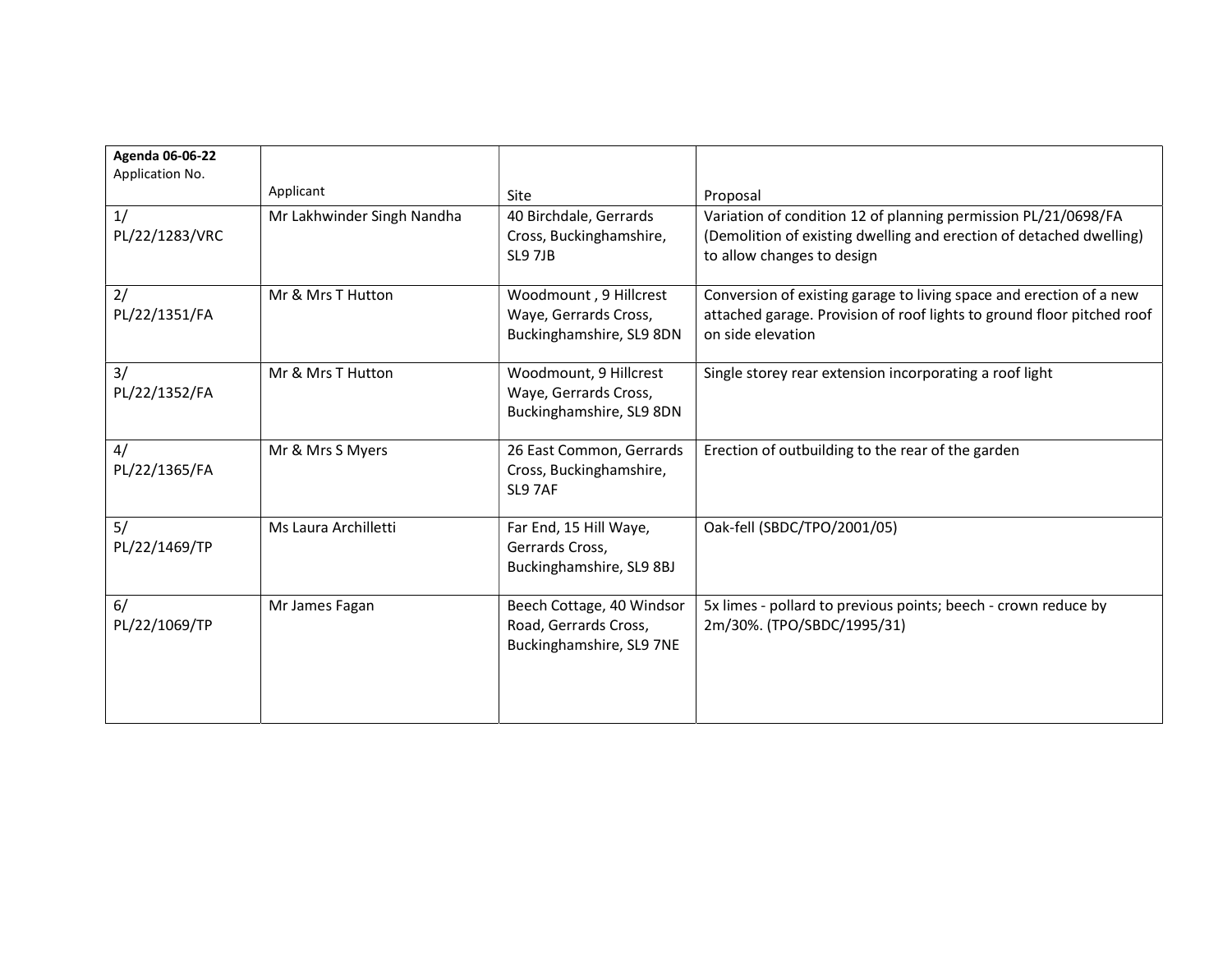| 7/<br>PL/22/1394/FA   | Mrs Sukhy Sanghera                        | Fourways, Oxford Road,<br>Gerrards Cross,<br>Buckinghamshire, SL9 7DJ              | Removal of detached garage and erection of single storey side/rear<br>and rear extensions and front porch; changes to windows                                           |
|-----------------------|-------------------------------------------|------------------------------------------------------------------------------------|-------------------------------------------------------------------------------------------------------------------------------------------------------------------------|
| 8/<br>PL/22/1401/FA   | Mr Jonathan and Ms Eva<br>Malborough/Pang | 14 Upper Meadow,<br>Hedgerley Lane, Gerrards<br>Cross, Buckinghamshire,<br>SL9 7EY | Side/rear extension                                                                                                                                                     |
| 9/<br>PL/22/1487/TP   | Mr Starling                               | Acorns, 23 Oak End Way,<br>Gerrards Cross,<br>Buckinghamshire, SL9 8DA             | T1 cedar - reduce crown on side of No 25 by 3-4m, remove low limb<br>over drive of No 25 and remove one limb over footpath<br>(TPO/BD/1974/08)                          |
| 10/<br>PL/22/1620/KA  | N/A                                       | Farthings, 50 Marsham<br>Way, Gerrards Cross,<br>Buckinghamshire, SL9 8AP          | Holly prune back to main stem; conifers crown lift by 2-3 feet; beech<br>prune back to boundary (Gerrards Cross Centenary Conservation<br>Area)                         |
| 11/<br>PL/22/1679/KA  | Mrs Lucy Arnold                           | 3 Braemar House, Orchehill<br>Avenue, Gerrards Cross,<br>Buckinghamshire, SL9 8QS  | T1 and T2 Sycamore - reduce by 3/4m and reshape. Prune back<br>overhanging branches. (Gerrards Cross Centenary Conservation<br>Area).                                   |
| 12/<br>PL/22/1708/NMA | Mr Steevan Verma                          | Drumlin, 31 Mill Lane,<br>Gerrards Cross,<br>Buckinghamshire, SL9 8DF              | Non Material Amendment to planning application PL/22/0289/FA<br>(Two storey side extension) to allow the rear rooflights to be<br>replaced with two rear dormer windows |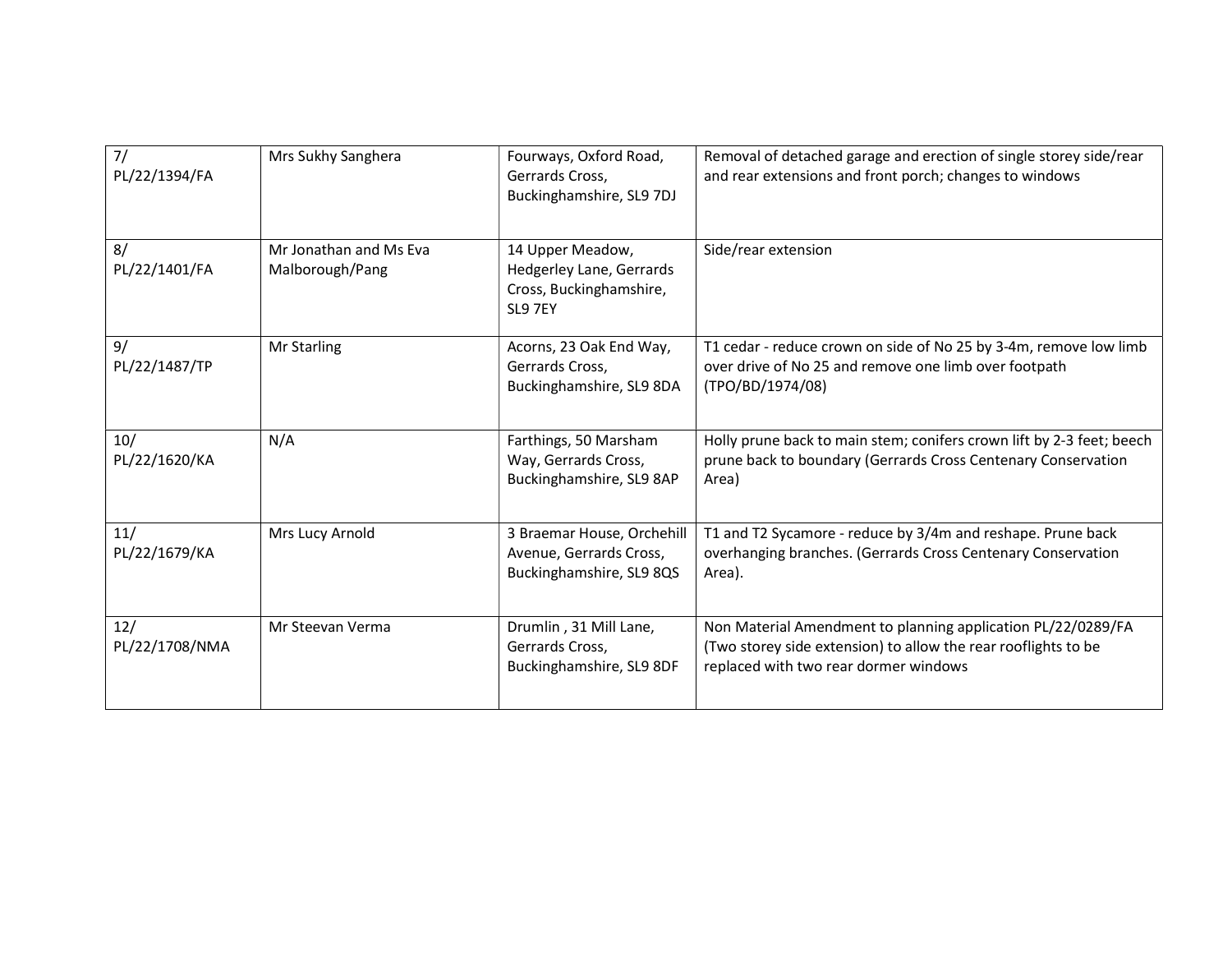| 13/<br>PL/22/1262/TP  | Sarova Hotels      | The Bull Hotel, Oxford<br>Road and, Hartlands 1<br>Valley Way, Gerrards Cross,<br>Buckinghamshire, SL9 7PA<br>and SL9 7PL | Work to trees in accordance with a submitted schedule<br>(SBDC/TPO/2001/014)                                                                                                                                                                                                                                                                          |
|-----------------------|--------------------|---------------------------------------------------------------------------------------------------------------------------|-------------------------------------------------------------------------------------------------------------------------------------------------------------------------------------------------------------------------------------------------------------------------------------------------------------------------------------------------------|
| 14/<br>PL/22/1490/TP  | Ms Clare Pervez    | Ingleton, 1 Main Drive,<br>Gerrards Cross,<br>Buckinghamshire, SL9 7PR,                                                   | 3x conifers remove to ground level (TPO/SBDC/2001/14)                                                                                                                                                                                                                                                                                                 |
| 15/<br>PL/22/1508/FA  | Mrs Cheryl Fischer | 88 Fulmer Drive, Gerrards<br>Cross, Buckinghamshire,<br>SL9 7HE                                                           | Single storey rear extension to the rear of the property, conversion<br>of attached garage to living space and erection of detached garage<br>to the front                                                                                                                                                                                            |
| 16/<br>PL/22/1547/FA  | Dr Taiwo Akinseye  | The Cottage, 5 Fulmer<br>Way, Gerrards Cross,<br>Buckinghamshire, SL9 8AJ,                                                | Two storey rear and side extension, single storey side extension<br>(garage), first floor side extension, changes to windows and doors,<br>gravel driveway and reinstatement of existing vehicular access                                                                                                                                             |
| 17/<br>PL/22/1554/VRC | Mr Monty Bhatia    | 56 and 58 Camp Road,<br>Gerrards Cross,<br>Buckinghamshire, SL9 7PD                                                       | 56 and 58 Camp Road, Gerrards Cross, Buckinghamshire, SL9 7PD<br>Proposal: Variation of condition 13 (approved plans) of planning<br>permission PL/20/3713/FA (Demolition of existing two dwellings and<br>erection of two new dwellings and garages with re-positioned<br>vehicular access.) to allow changes to design of house replacing no.<br>58 |
| 18/<br>PL/22/1597/SA  | Mr Jasdeep Bering  | Sundalwood, 67 Howards<br>Wood Drive, Gerrards<br>Cross, Buckinghamshire,<br>SL9 7HS                                      | Certificate of Lawfulness for proposed outbuilding to the rear of the<br>garden                                                                                                                                                                                                                                                                       |